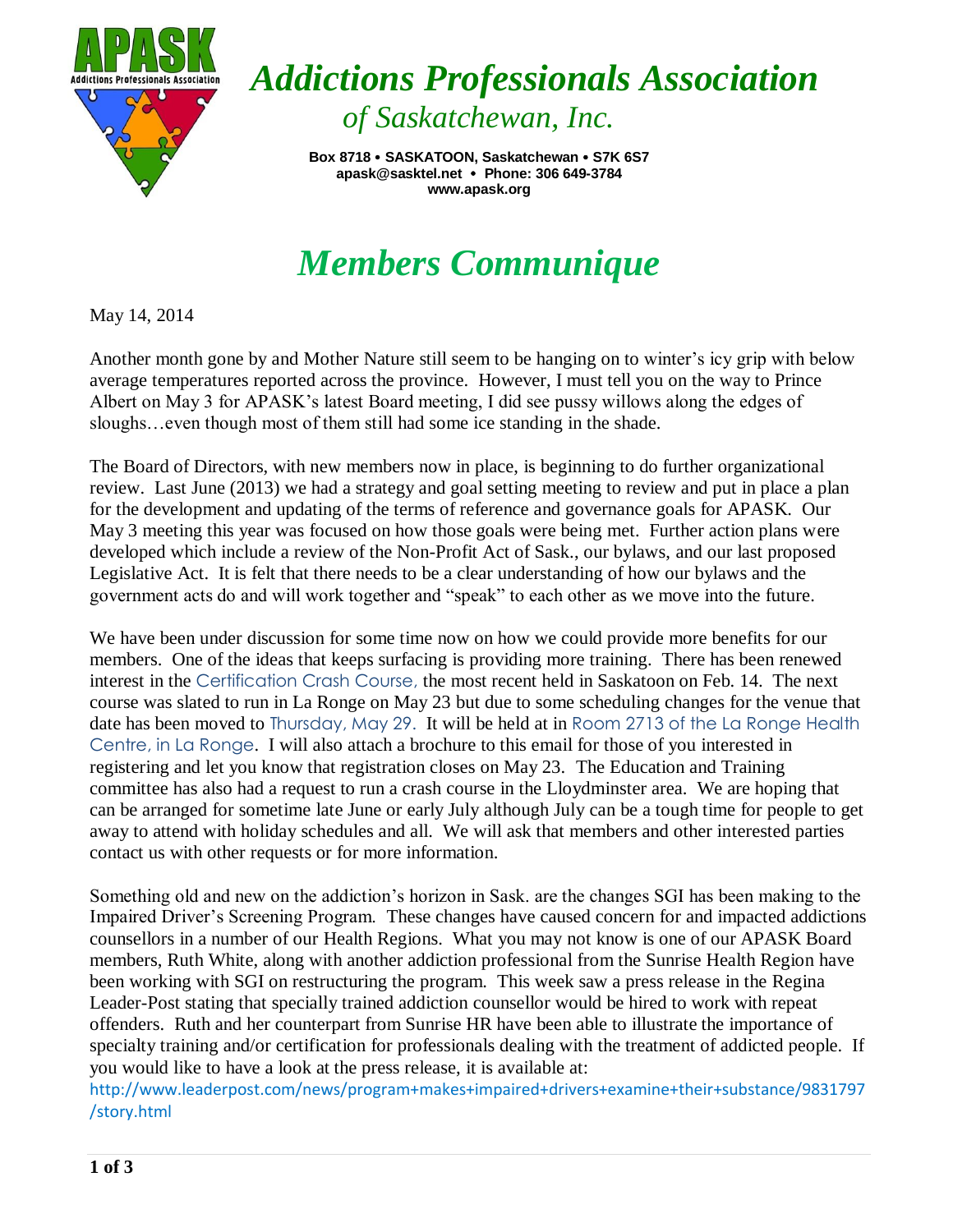The Education and Training Committee and the Ethics Committee are also in the process of designing a workshop on Professional Ethics for Addiction Workers. The suggested target date would be sometime in the first week of Sept. and the target location at this point in time is Regina. We continue to look for ideas on how to have more involvement from the Southern and Eastern part of the province.

We have had two very strong nominations for the Angus Campbell Award this year. For some of our newer members who may not know about Angus Campbell here is a brief introduction:

## The **Angus Campbell Award** was named after Angus Campbell (1912-2002)

Born on August 12, 1917, in Swift Current and educated at Norden School near Kinistino, SK., Angus Campbell played a key role in developing education and rehabilitation in the field of alcohol and drug abuse. He raised public awareness and made major contributions to alcoholism programs in Corrections, Aboriginal organizations, health education, and industry.

The first counsellor at the Saskatchewan Bureau of Alcoholism in 1953, Angus did pioneer research and public education on alcohol dependency. After graduating from the Yale School of Alcohol Studies in 1959, he founded the Saskatoon Alcoholism Society; this led to the establishment of the multidisciplinary, inpatient, Calder Centre, which he directed from 1967 to 1975.

From 1975 until 1983, Angus was director of community services with the Alcoholism Commission of Saskatchewan. In 1976 the Moose Jaw intervention and recovery facility was named the Angus Campbell Centre.

Angus' book, "The Grand Vision", was awarded the Medallion of Distinction by the Canadian Centre on Substance Abuse. He was awarded the Saskatchewan Order of Merit in 1996 and named a Member of the Order of Canada in 1998.

The Angus Campbell Award for Excellence in the Field of Addictions was established in 2000 with Angus, himself, selecting the first recipient of the award.

Angus Campbell passed away in Penticton, BC on March 22, 2002.

If you would like further information on nominating someone you feel has made outstanding contributions to the Addictions Field, we encourage you to download a nomination form from [<www.apask.org>](http://www.apask.org/) under the Awards tab.

There was a motion made and passed at the May 3 meeting to add an external advisory committee to the APASK Board of Directors. As previously indicated this committee will be made up of knowledgeable people from across the province that may or may not be APASK members or Addiction Professionals.

A member of the APASK Executive Committee will be requesting a meeting with the Dean of the Saskatchewan Polytechnic Institute, School of Health and Science, Dr. Lynda Kushnir Pekrul for midto late June. We continue to lobby Sask. Polytechnic (SIAST) for an applied degree in Addiction and will be taking that lobby directly to Dr. Kushnir Pekrul.